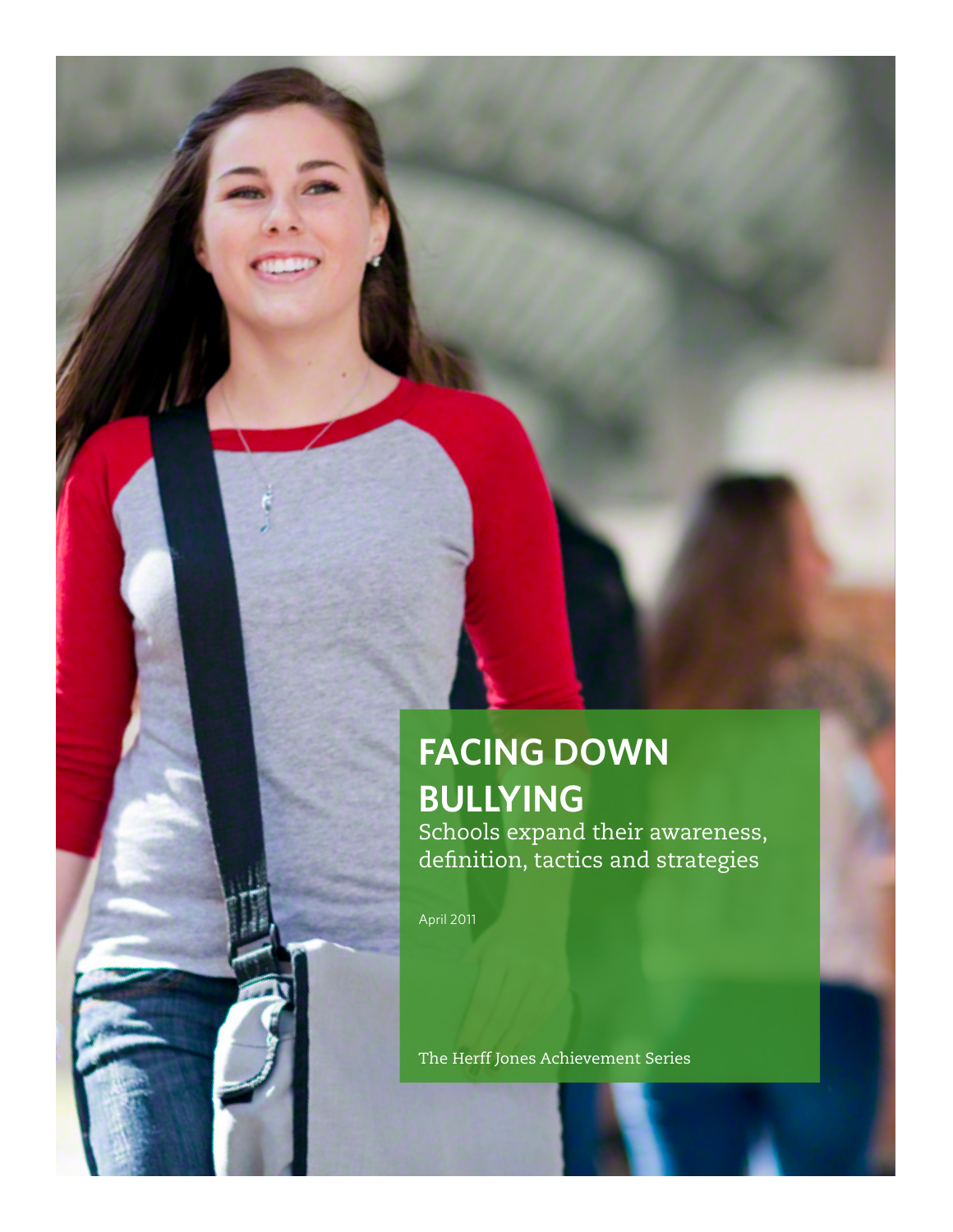

Abby the "Mean Girl," Brian the "Class Clown," Emily the "Cheerleader," Kyle the "Jock," and Aaron the "Tough Guy"—the nicknames all self-proclaimed, based on their perceived roles on campus—gather together at Anthony Wayne High School in the suburbs of Toledo, Ohio.

The group sounds almost based on the cast of the 1980s hit movie "The Breakfast Club," but they're not thrown together randomly in Saturday detention. As part of a daylong program called Challenge Day, they are jointly answering emotionally difficult but important questions; their discussions will become part of an episode of an MTV series called "If You Really Knew Me."1

Some of those questions include: What are the cliques at your school? Have you or a friend ever been the victim of cyberbullying? Have you ever been a bystander while other people were being teased or hurt? Have you ever been hurt by negative rumors? Are you proud of the way you've been treating people around you?

Their thoughts and emotions pour forth: Brian acknowledges he created a practical joke Internet page suggesting that two people should be dating, and it didn't turn out well. Aaron recalls being picked on as a younger child and admits that to make himself feel better, he found other kids to tease. Emily starts crying when recalling how her friendship with Karlee ended because of negative rumors.

Since the days of "The Breakfast Club," spurred partly by disasters like the Columbine shootings and highly publicized teen suicides, schools and parents have become much more intentional about mixing kids together to discuss their differences, find common ground and combat bullying in all its forms.

In addition to this greater awareness, definitions of bullying have expanded beyond the old-school, "sticksand-stones" spectrum to include verbal harassment, social exclusion and online "cyberbullying."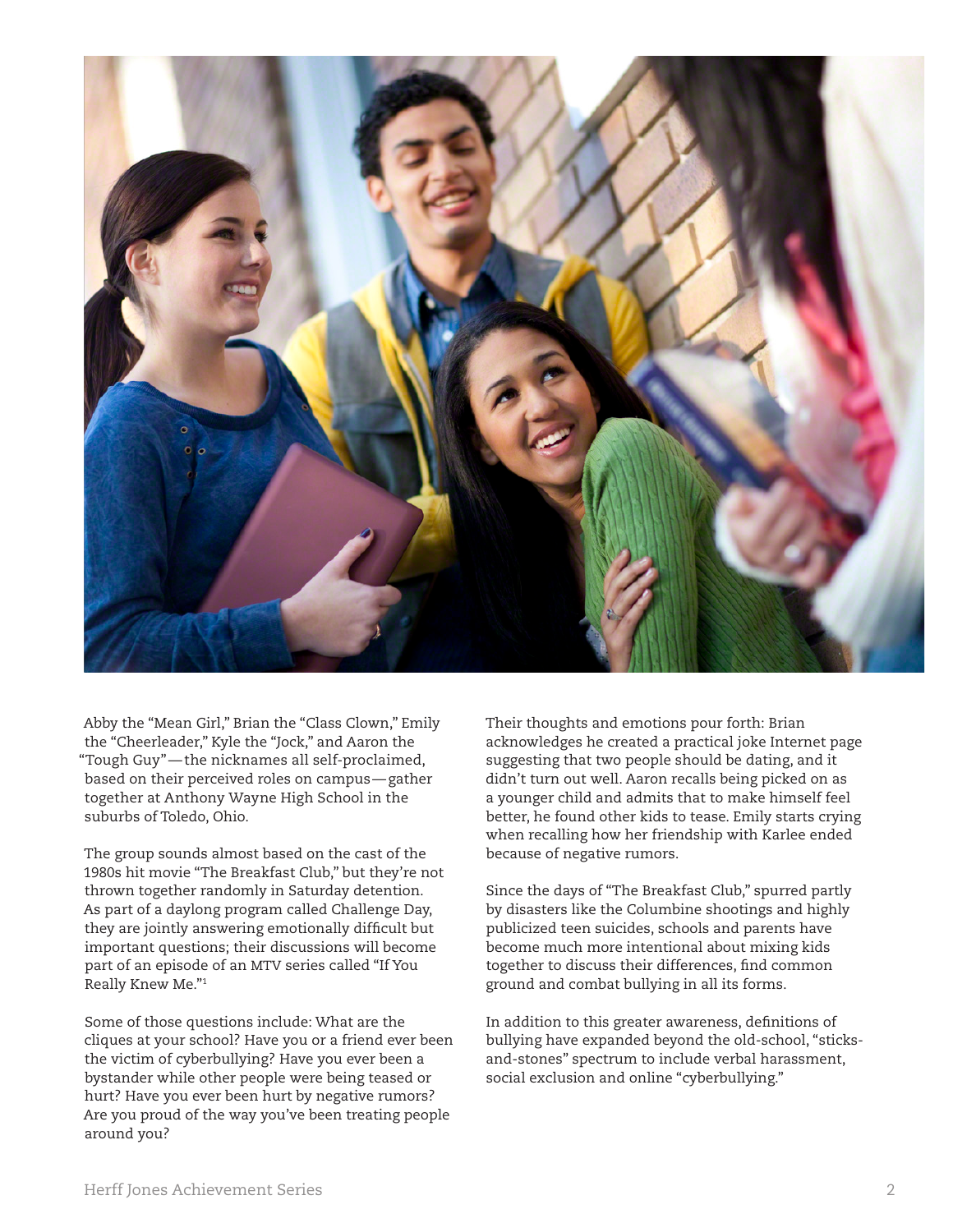"Educators tend to have a difficult time recognizing relational aggression, and victims are often reluctant to self-report."

**Hill M. Walker**

Even President Obama has lent his "bully pulpit" to the issue, recalling that he experienced bullying himself during a White House conference on the subject. "With the big ears and the name that I have, I wasn't immune," he said in March 2011. "I didn't emerge unscathed."2

# **RESEARCH EXPANDS THE DEFINITION**

Educators in the 1980s might have defined bullying as one child—most often a boy—beating up or threatening a smaller child. But this "no blood, no foul" approach has fallen by the wayside as research has begun to focus during the last couple of decades on "relational aggression"—hurtful language and social exclusion that's practiced by both genders but most often associated with girls.

Gossip, manipulation and social isolation are often overlooked by adults, but despite their more nuanced nature, might represent the form of bullying most intertwined with a school's culture, according to *Education Week*. 3

This form of bullying can be harder to uproot because while physically aggressive bullies are often not especially popular, those who engage in relational aggression are often more popular and socially astute, the article states.

"It's the dark side of popularity," said Antonius H.N. Cillessen, professor of development psychology at Radboud University in the Netherlands, in the

*Education Week* article.<sup>4</sup> "For the practice of education it's pretty important, because the popular bully gets a lot of peer reinforcement."

Research by Robert W. Faris, assistant sociology professor at the University of California, Davis, found that students in the middle of their schools' social hierarchies are most likely to be bullies. His research, published in the American Sociological Review and cited in *Education Week*, found those at the top of the pecking order are too secure to need to bully.

"These kids view aggression as one tactic for gaining or maintaining their social status," Faris told *Education Week*. 5 "Our interpretation is, kids view this as a means to an end. Once they get to the top, they no longer need to be aggressive."

"It's a myth that it's just the popular kids that bully," agreed Leigh Anne Kraemer of The Ophelia Project, a nonprofit based in Erie, Pa. "It's not the rich kids picking on the poor kids or the bigger ones picking on the little ones."<sup>6</sup>

Educators tend to have a difficult time recognizing relational aggression, and victims are often reluctant to self-report, University of Oregon special education professor Hill M. Walker told *Education Week*.

But the article cites research by educational psychology professor Karin S. Frey of the University of Washington that found such episodes were "semi-public" and could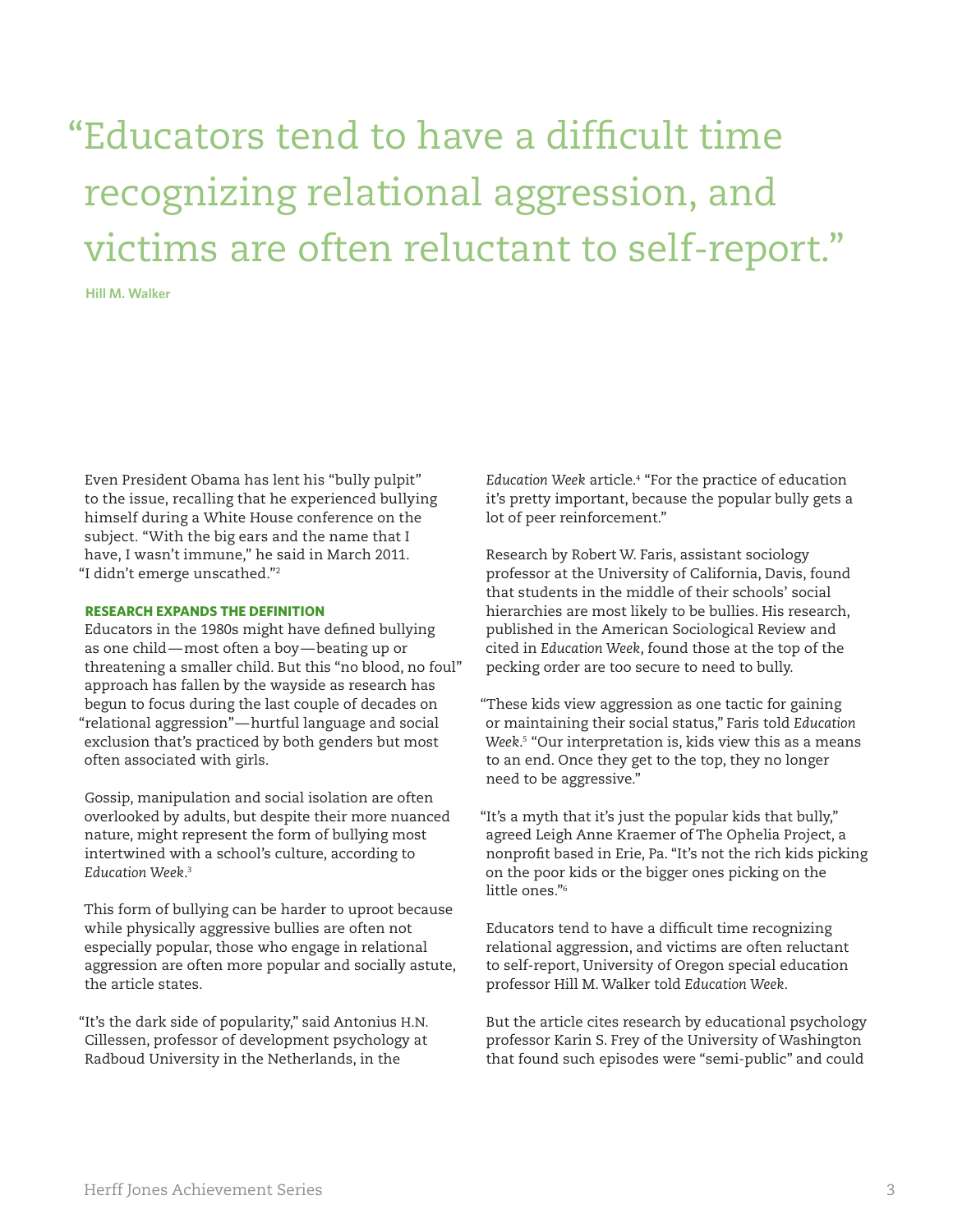# Organizations have stepped up efforts to support school districts in combating bullying in all its forms.

be easy to spot if one knew how to watch. Teachers did not, and they expressed surprise at some of the students named.<sup>7</sup>

### **CYBERBULLYING: THE LATEST WAVE**

This relational aggression can be even harder to spot online, especially since so much Internet activity happens away from school and adult supervision, Walker told *Education Week*. 8

"Cyberbullying poses a gigantic risk for our children," he said. "It affords one person the ability to assume the identities of 10, 15, 20 people who can send messages and spread rumors about the targeted victim. Your friends who support your bullying can be told about it. So it's a way for a bully to torture…unmercifully."

Cyberbullying puts educators in a tough spot because it's unclear what they can do about off-campus speech other than banning access to it online on campus, according to *Education Week*. 9 The same courts have ruled different ways on similar cases, and state laws require districts to address cyberbullying but don't provide much guidance or funding.

"It's beyond murky. It's contradictory," Thomas E. Wheeler, chairman of the Council of School Attorneys, told *Education Week*. Kathleen Conn, assistant education professor at Neumann University, added that school officials "want to step in, but their collective hands have been slapped by the courts so many times that they are reluctant."<sup>10</sup>

Parry Aftab, an attorney and founder of several Internet safety organizations, advises that when a cyberbullying incident enters school grounds in any sense, school administrators gain jurisdiction. "When it drifts into school in any way, it's like the Midas touch," Aftab says.<sup>11</sup>

A complicating factor is that parents of cyberbullies don't necessarily support schools' efforts, partly because their children are often not stereotypical bullies but bright, quiet students; they tend to ask to discipline children themselves or dismiss the incidents as harmless joking, according to *Education Week*. 12

#### **NATIONAL AND STATE EFFORTS**

The federal and state governments and other national organizations have stepped up efforts to support school districts in combating bullying in all its forms.

The conference at the White House, during which the president talked of his own victimization as a child, brought together educators, representatives of antibullying organizations, students and parents including relatives of two 11-year-old boys who had committed suicide in the last two years, and officials from the U.S. Department of Education and nongovernment actors like the National PTA and MTV. 13

"If there's one goal, it's to dispel the myth that bullying is just a harmless rite of passage," Obama said.<sup>14</sup> "As adults, we can lose sight of how hard it can be sometimes to be a kid. It's easy for us to forget what it's like to be teased or bullied."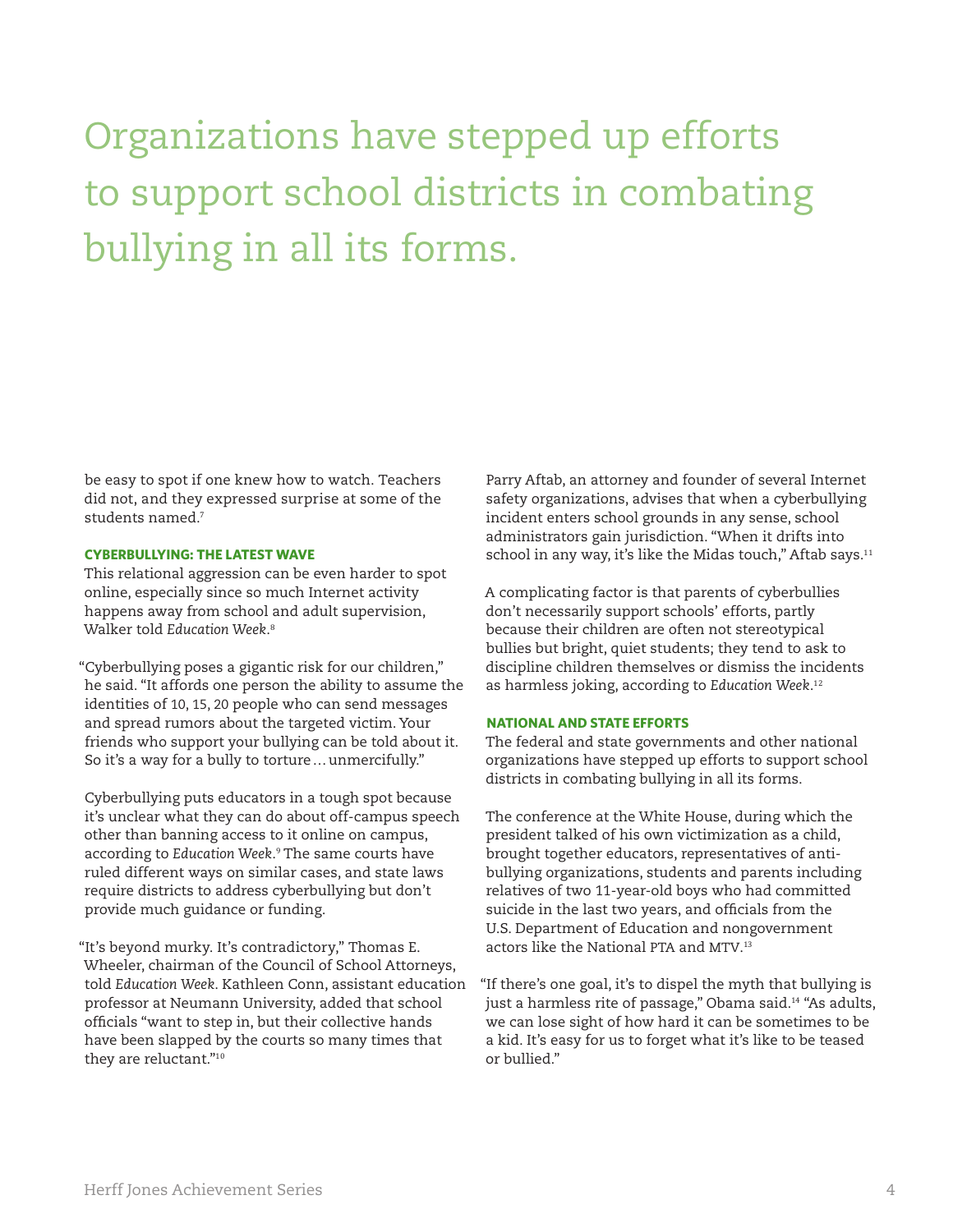

Obama unveiled a new website called stopbullying.gov and discussed new partnerships with MTV and Facebook to fight bullying online. Some at the conference expressed hope that the reauthorization of the Elementary and Secondary Education Act, now called No Child Left Behind, will institutionalize bullying prevention measures at the federal level.<sup>15</sup>

The National Education Association is another organization to recognize that "the days when bullying was seen merely as a rite of passage or thought of as 'kids being kids' are long gone." The NEA's recently announced effort, "Bully Free: It Starts With Me," engages adults to stop bullying wherever and whenever it occurs, recognizing the challenges involved in cyberbullying in particular.<sup>16</sup>

NEA President Dennis Van Roekel has encouraged parents to watch children's behavior, appearance and mood to sense whether they might be involved in bullying—either as the perpetrator or the victim. "Bullying is serious, it can come in many forms, and it always hurts," he said. "We know that one caring adult can make a world of difference to a bullied child."

Efforts by the Texas legislature to address bullying illustrate how difficult it can be to legislate on the

issue. Opponents of the more than 15 bills introduced this session range from the American Civil Liberties Union to the conservative Liberty Institute, and some legislators have expressed skepticism about how easy bullying is to define.<sup>17</sup>

Outside of government, the It Gets Better Project is a national effort established in September 2010 by syndicated columnist and author Dan Savage to show teens of different sexual orientations that no matter how isolated they might feel today due to anti-gay bullying, brighter days lie ahead.

Started with a single YouTube video, the project has led to nearly 10,000 more that have seen more than 30 million viewings, along with the overarching website.<sup>18</sup>

## **INDIVIDUAL SCHOOL EFFORTS**

Schools and districts have also undertaken their own homegrown efforts to combat bullying and encourage positive behaviors and social acceptance of peers.

At South Allegheny Elementary in Pittsburgh, the founding of a popular after-school club called "Girl Talk" begat the "Gladiator Guys" when boys wondered why they didn't have a parallel activity of their own.<sup>19</sup>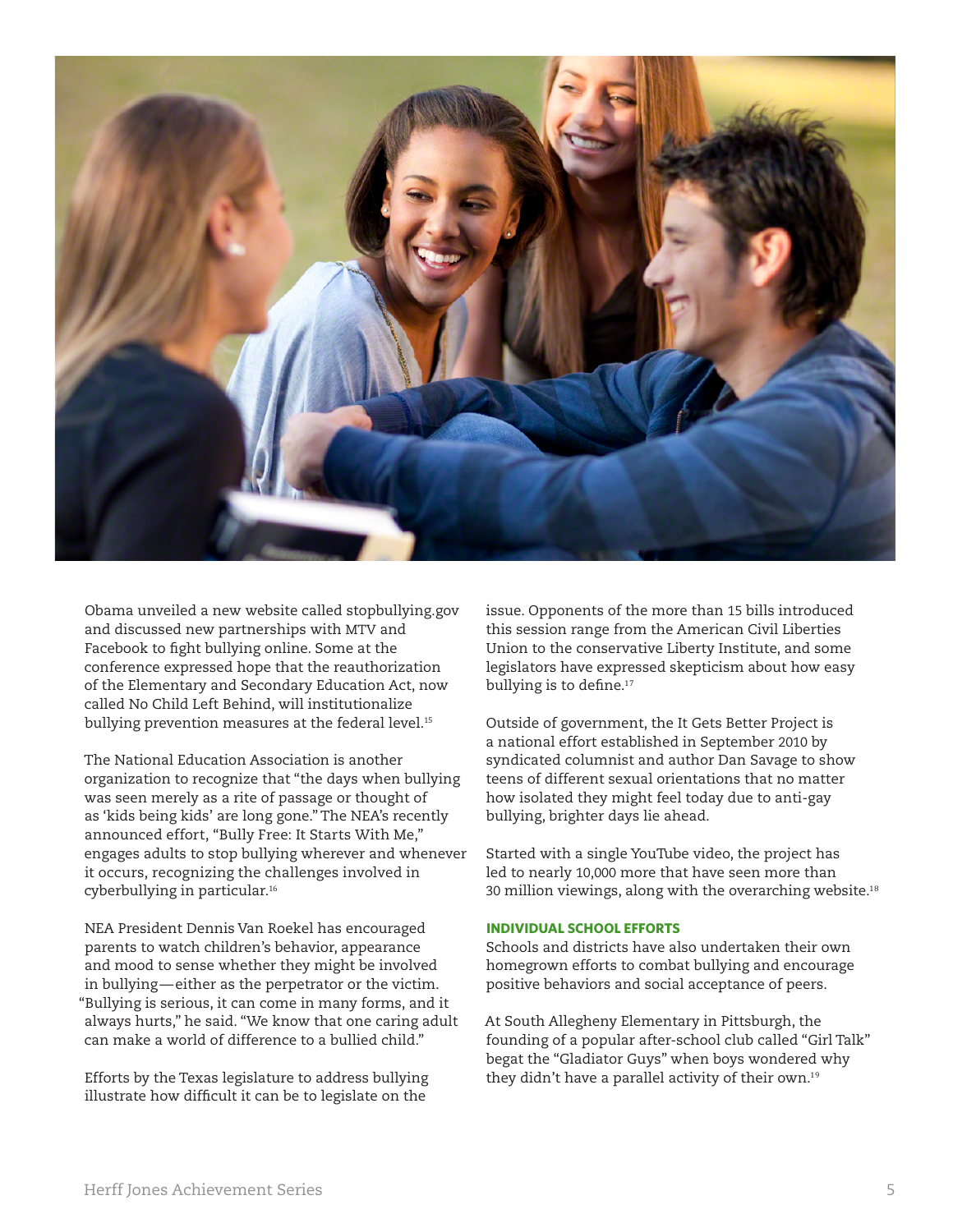# "Challenge Day focuses on creating schools where every child feels safe, loved and celebrated."

**Mike Matt**

Both clubs work to build self-esteem and strengthen relationships, both of which work against bullying and social isolation. Activities in Gladiator Guys have included sanding and staining wooden birdhouses, gym time, playing board games, creating anti-bullying posters for the school's use, and listening to a speaker on Internet safety and cyberbullying.<sup>20</sup>

Students don't always express upfront enthusiasm about such clubs, but 11-year-old Shawn Dainty learned they have hidden benefits. "I didn't know it would be this much fun," he told the *Pittsburgh Post-Gazette*.

At Windber Area High School in Windber, Pa., juniors and seniors have produced MTV-style videos aimed at discouraging students from engaging in bullying. Teacher William Morrison says the project brings together "students you would never see sitting together at lunch." As with the Challenge Day's "Breakfast Club"-style arrangements, "You have all the different personalities."<sup>21</sup>

### **PROGRAMS OFF THE SHELF**

Schools and districts also can opt to bring in a daylong program such as Challenge Day and hour-long speaker assemblies. Mike Matt, National Motivational Programs Manager for Herff Jones, says such programs address the separation, isolation and loneliness often at the root of bullying.

"When I'm going on to a campus today, I'll say, 'What are the major issues we face?'" Matt says. "They

mention graduation rates and what they're doing to improve them. And then secondly is bullying. How are our students getting along?"

A member of Challenge Day's board of directors, Matt says the program—which has been featured on "The Oprah Winfrey Show," MTV's "If You Really Knew Me" and Tom Brokaw's "Bridging the Divide" program on USA Network—spends a full day with 100 children to get them talking to one another.

They're encouraged to notice what's happening around them, choose how to address negative behaviors and have the courage and commitment to act. "Challenge Day focuses on creating schools where every child feels safe, loved and celebrated," he says. "Students have the opportunity to understand that we're more alike than different…It's harder for me to bully someone that I know more about."

Matt mentions similar programs such as Teen Truth and speakers such as Albert Gonzales and Travis Brown, all of which can encompass a wider group of students but don't go quite so deep because the sessions typically only last an hour or so. Gonzales delivers a program called "Fearless Schools," while Brown is on a perpetual "No Bullying Tour."

Matt also suggests initiatives schools can undertake on their own. "There are things schools can do today, like start a 'Be the Change' club, which gives students an opportunity to talk about how they want to see their campus change," he says.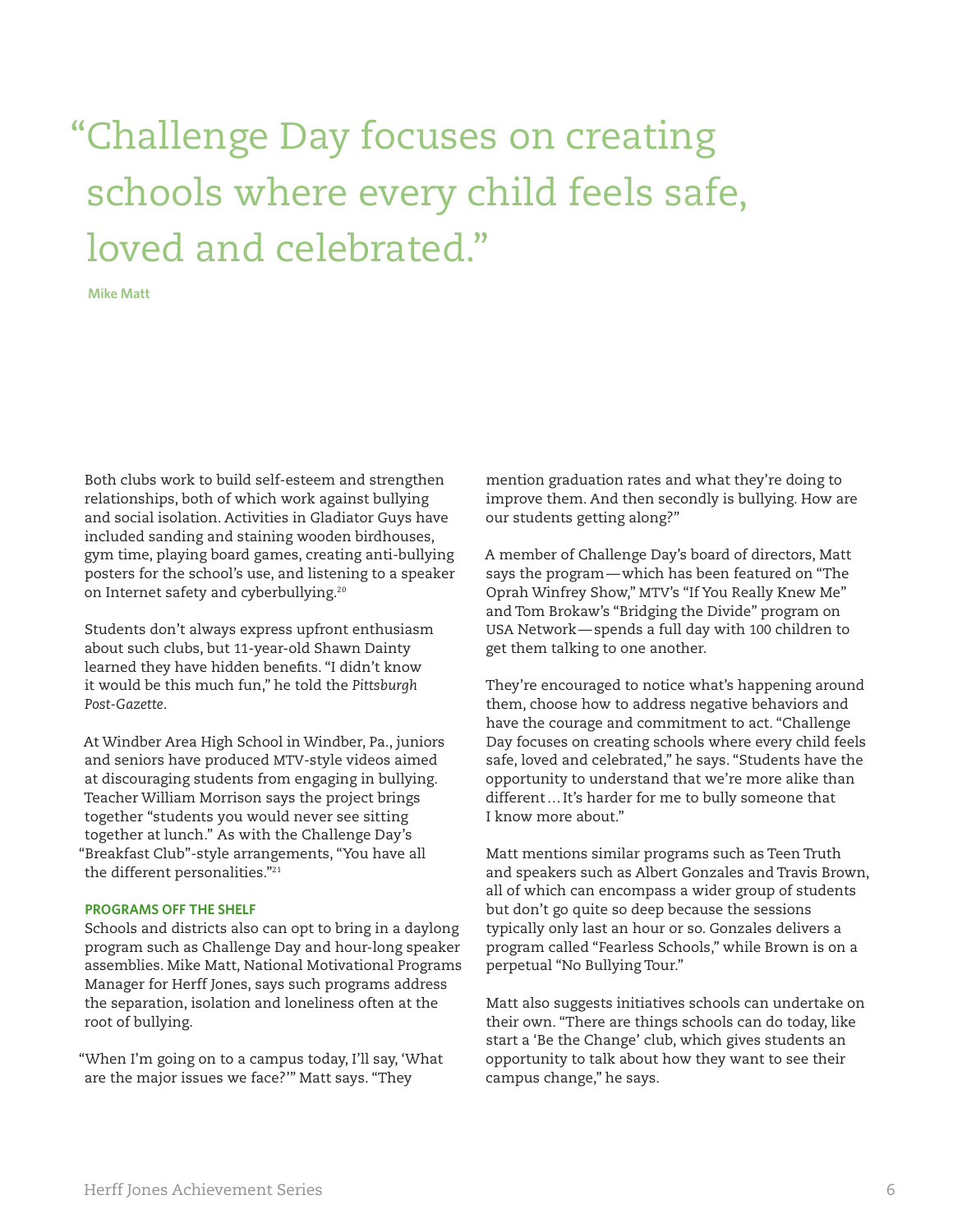A combination of heartbreaking tragedies and painstaking research has pushed the issue of bullying to the forefront of the nation's consciousness. Educators, parents and students are more aware than ever of the various forms of bullying, its implications and effects on all concerned, and ways to combat it.

This has led to greater efforts at the national and state levels, with special focus on "relational aggression" and its high-tech cousin, cyberbullying, as well as school-byschool and district-by-district attempts to get at the issue, some homegrown and some that come off the shelf from companies and speakers who specialize in the issue.

 "The definition of bullying is becoming more understood to include anything that's being done to make me feel insecure and intimidated," Matt says. "It could be things that in the past we didn't even think about, that when we look at it more closely, we see this is a form of bullying. It's both gotten worse and adults are taking it more seriously."